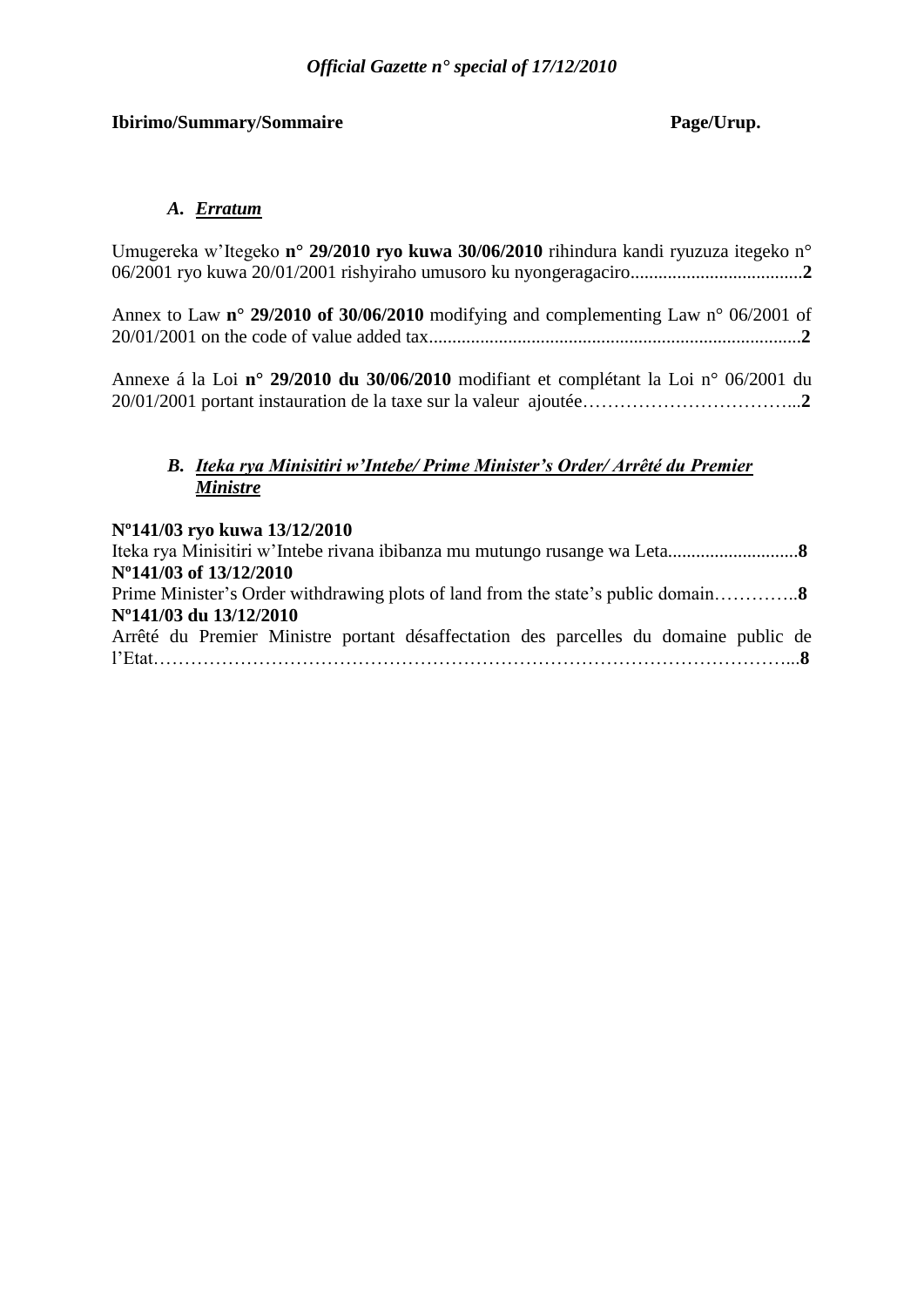# **GUKOSORA/ERRATUM**

*Umugereka ukurikira waburaga mu Itegeko n° 29/2010 ryo kuwa 30/06/2010 ryasohotse mu Igazeti ya Leta n° idasanzwe yo kuwa 30/06/2010.*

*The following annex was missing in the Law n° 29/2010 of 30/06/2010 published in Official Gazette, special issue of 30/06/2010.*

*La présente annexe n'avait pas été mentionnée dans la loi n° 29/2010 du 30/06/2010 publiée dans le Journal Officiel n° Special du 30/06/2010.*

| UMUGEREKA W'ITEGEKO N° 29/2010   ANNEX TO LAW N° 29/2010 OF   ANNEXE A LA LOI N° 29/2010 DU                |                                                                |                                                 |
|------------------------------------------------------------------------------------------------------------|----------------------------------------------------------------|-------------------------------------------------|
| RYO KUWA 30/06/2010 RIHINDURA                                                                              | $ 30/06/2010$ MODIFYING                                        | $AND \mid 30/06/2010$<br><b>MODIFIANT</b><br>ET |
| <b>KANDI RYUZUZA ITEGEKO N° 06/2001</b>                                                                    | COMPLEMENTING LAW N° 06/2001   COMPLETANT LA LOI N° 06/2001 DU |                                                 |
| RYO KUWA 20/01/2001 RISHYIRAHO                                                                             | 20/01/2001 ON THE CODE OF<br>OF                                | <b>20/01/2001 PORTANT INSTAURATION</b>          |
| UMUSORO KU NYONGERAGACIRO                                                                                  | <b>VALUE ADDED TAX</b>                                         | DE LA TAXE SUR LA VALEUR                        |
|                                                                                                            |                                                                | <b>AJOUTEE</b>                                  |
|                                                                                                            |                                                                |                                                 |
| Ibikoresho by'ikoranabuhanga, itumanaho   Equipment of information,   Matériel de la                       |                                                                | technologie,                                    |
| n'ikwirakwizwa ry'amakuru bisonewe communication and technology exempted communication et de l'information |                                                                |                                                 |
| umusoro ku nyongeragaciro                                                                                  | from the value added tax                                       | exonéré de la taxe sur la valeur ajoutée        |

| <b>CODE SH</b> | <b>INYITO</b>                  | PRODUCT DESIGNATION                                      | <b>DENOMINATION DU</b>                | <b>TAUX</b> |
|----------------|--------------------------------|----------------------------------------------------------|---------------------------------------|-------------|
|                |                                |                                                          | <b>PRODUIT</b>                        | <b>PROP</b> |
|                |                                |                                                          |                                       | <b>OSE</b>  |
| 84711000       | Imashini itunganya amakuru mu  | hybrid<br>Analogue<br>data<br>automatic<br><sub>or</sub> | Machine<br>automatique<br>de          | 0%          |
|                | buryo bw'ikoranabuhanga        | processing machine                                       | l'information,<br>traitement<br>de    |             |
|                |                                |                                                          | analogique ou hybride                 |             |
| 84713000       | Mudasobwa igendanwa itarengeje | Portable digital computer weighing not                   | Ordinateur portable d'un poids        | 0%          |
|                | ibiro 10                       | more than $10 \text{ kg}$                                | n'excédant pas 10 kg                  |             |
| 84714100       | Ubundi bwoko bwa mudasobwa     | Any other type of computer with or                       | d'ordinateur<br>Autre<br>type         | 0%          |
|                | iri kumwe cyangwa itari kumwe  | without other accessories                                | comportant ou ne comportant pas       |             |
|                | n'ibindi bice biyiherekeje     |                                                          | d'autres accessoires                  |             |
| 84714900       | Izindi<br>mashini<br>z'ubwoko  | various<br>Other<br>machines of<br>the same              | machines<br>Autres<br>diverses<br>se. | 0%          |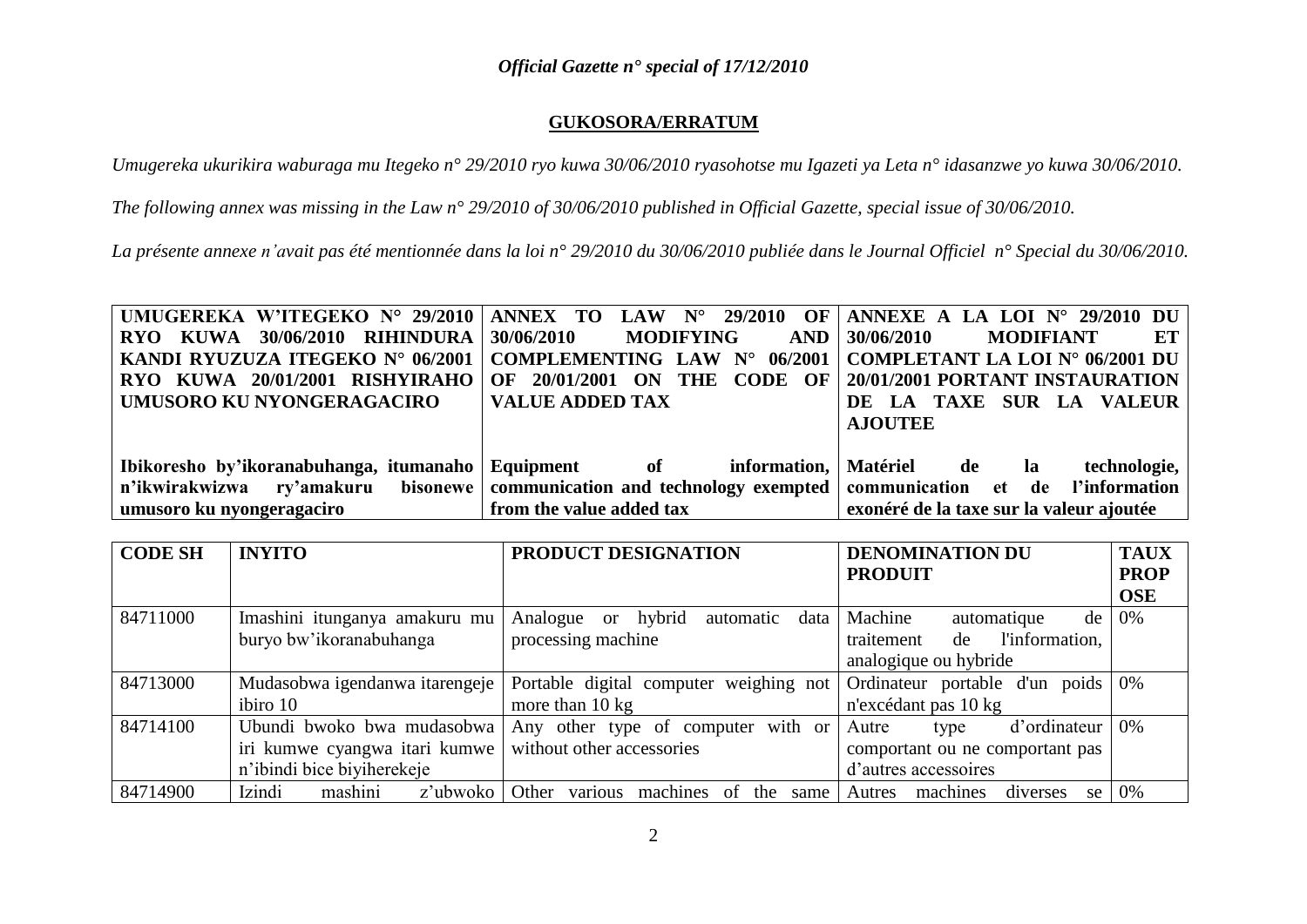|          | imiterere<br>butandukanye zifite<br>$nk$ <sup><math>i</math></sup> ya<br>mudasobwa<br>kandi<br>zuzuzanya                                                                                            | with<br>structure<br>the<br>computer<br>that<br>complement each other                                                                                                                                                  | présentant<br>forme<br>d'un<br>sous<br>ordinateur et qui se complètent                                                                                                                                                                                       |    |
|----------|-----------------------------------------------------------------------------------------------------------------------------------------------------------------------------------------------------|------------------------------------------------------------------------------------------------------------------------------------------------------------------------------------------------------------------------|--------------------------------------------------------------------------------------------------------------------------------------------------------------------------------------------------------------------------------------------------------------|----|
| 84715000 | bice<br>bitandukanye<br>Ibindi<br>n'ibivugwa muri n° 84.71.41 na<br>84.71.49,<br>bishobora<br>kuba<br>bifungiye hamwe n'ibibiherekeza<br>birimo<br>ibyinjiza<br>amakuru,<br>ibiyasohora n'ibiyabika | Digital processing units different from<br>in $n^{\circ}$ 8471.41 and<br>those mentioned<br>8471.49, which may be packed together<br>with accessories including storage input<br>units, output units and storage units | unités<br>de<br>traitement<br>Autres<br>numériques autres que celles<br>prévues aux n° 84.71.41 et<br>84.71.49 pouvant<br>comporter<br>sous une même enveloppe des<br>accessoires y compris les unités<br>de mémoire, unités d'entrée et<br>unités de sortie | 0% |
| 84716000 | Bimwe mu bigize mudasobwa<br>birimo<br>ibyinjiza<br>amakuru,<br>ibiyasohora biri kumwe cyangwa<br>bitari kumwe n'ibibika amakuru                                                                    | Input or output units, whether or not<br>containing storage units in the same<br>housing                                                                                                                               | Unités d'entrée ou de sortie sous<br>le même boîtier ou non et les<br>unités de mémoire                                                                                                                                                                      | 0% |
| 84717000 | Ibibika<br>muri<br>amakuru<br>mudasobwa                                                                                                                                                             | Storage units                                                                                                                                                                                                          | Unités de mémoire                                                                                                                                                                                                                                            | 0% |
| 84718000 | Ubundi bwoko bwa mudasobwa<br>butunganya amakuru                                                                                                                                                    | Other units of automatic data processing<br>computer                                                                                                                                                                   | Autres unités d'ordinateur<br>de<br>traitement de l'information                                                                                                                                                                                              | 0% |
| 84719000 | Ubundi bwoko bwa mudasobwa<br>butunganya amakuru mu buryo<br>bw'ikoranabuhanga                                                                                                                      | Other digital automatic data processing<br>computers                                                                                                                                                                   | Autres types d'ordinateur<br>de<br>traitement de données                                                                                                                                                                                                     | 0% |
| 84733000 | Bimwe mu bigize mudasobwa<br>n'ibiyiherekeza                                                                                                                                                        | Certain parts and accessories of the<br>computer                                                                                                                                                                       | Certaines parties et accessoires<br>d'un ordinateur                                                                                                                                                                                                          | 0% |
| 85044000 | Imashini<br>kubika<br>yagenewe<br>umuriro<br>yifashishwa<br>na<br>mudasobwa                                                                                                                         | Static converters /uninterrupted power<br>supplies (UPS)                                                                                                                                                               | Convertisseur statique (onduleur)                                                                                                                                                                                                                            | 0% |
| 85171100 | telefoni<br>Ubwoko<br>bwa<br>zitagendanwa bukoresha igice<br>cyitaba kidakoresha imigozi                                                                                                            | Line telephone sets with cordless handsets                                                                                                                                                                             | Postes téléphoniques d'usagers<br>par fil à combinés sans fil                                                                                                                                                                                                | 0% |
| 85171900 | Ubundi<br>bwoko                                                                                                                                                                                     | bwa telefoni   Other fixed telephones                                                                                                                                                                                  | Autres<br>téléphoniques<br>postes                                                                                                                                                                                                                            | 0% |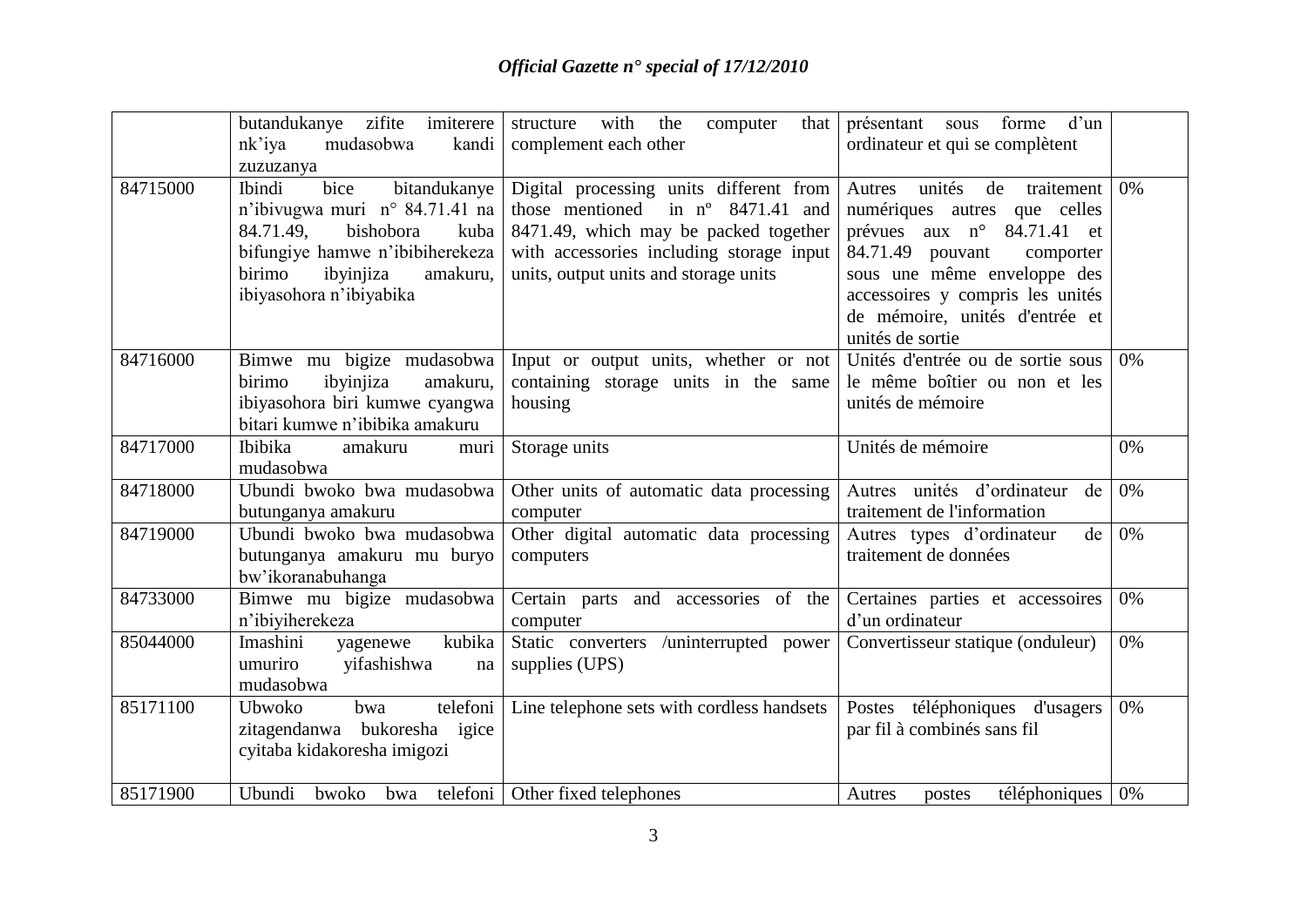|          | zitagendanwa                                                                                |                                                                                           | d'usagers visiophones                                                                                                                                                 |    |
|----------|---------------------------------------------------------------------------------------------|-------------------------------------------------------------------------------------------|-----------------------------------------------------------------------------------------------------------------------------------------------------------------------|----|
| 85172100 | Imashini<br>zikoreshwa<br>mu<br>itumanaho mu gusohora amakuru                               | Teleprinters                                                                              | Téléscripteurs                                                                                                                                                        | 0% |
|          | ku mpapuro                                                                                  |                                                                                           |                                                                                                                                                                       |    |
| 85172200 | Imashini zikoreshwa mu guhuza<br>imiyoboro ya telefoni                                      | Telephonic<br>telegraphic<br>switching<br><b>or</b><br>apparatus                          | Appareil de commutation pour la<br>téléphonie ou la télégraphie                                                                                                       | 0% |
| 85175000 | Izindi mashini zikoreshwa mu<br>itumanaho                                                   | Other apparatus, used in communication<br>systems                                         | Autres<br>appareils,<br>la<br>pour<br>télécommunication                                                                                                               | 0% |
| 85178000 | Izindi mashini                                                                              | Other apparatus                                                                           | Autres appareils                                                                                                                                                      | 0% |
| 85179000 | Ibindi bice                                                                                 | Other parts                                                                               | Autres parties                                                                                                                                                        | 0% |
| 85229000 | Ibikoreshwa mu kubika amajwi<br>n'amashusho hatarimo ibiyasoma                              | Audio and visual storage equipment<br>excluding decoders                                  | Appareils d'enregistrement du son<br>et d'image autres que les lecteurs<br>phonographiques                                                                            | 0% |
| 85243190 | Disike<br>zikoreshwa<br>laseri<br>mu<br>amakuru<br>hatarimo<br>gusoma<br>amajwi n'amashusho | Discs for laser reading systems for<br>reproducing phenomena other than sound<br>or image | Disques pour système de lecture<br>pour faisceau laser pour la<br>des<br>phénomènes<br>préparation<br>autres que le son ou l'image:<br>(Autres disques et disquettes) | 0% |
| 85244000 | Amakaseti akoreshwa mu kubika<br>amakuru<br>atarimo<br>amajwi<br>n'amashusho                | Magnetic<br>for<br>reproducing<br>tapes<br>phenomena other than sound or image            | Bandes magnétiques pour<br>la<br>reproduction des phénomènes<br>autres que le son et l'image                                                                          | 0% |
| 85249100 | Amakarita afite agace ka rukuruzi                                                           | Cards incorporating a magnetic stripe                                                     | piste<br>Cartes<br>munies<br>d'une<br>magnétique                                                                                                                      | 0% |
| 85421200 | Amakarita elegitoronike                                                                     | incorporating<br>electronic<br>Cards<br>an<br>integrated circuit ("smart" cards)          | Cartes munies d'un circuit intégré<br>électronique                                                                                                                    | 0% |
| 85421300 | Ibikoresho<br>bikoresha<br>ikoranabuhanga                                                   | Metal-oxide semi conductors (MOS)                                                         | Semi-conducteurs à oxyde allique                                                                                                                                      | 0% |
| 85421400 | Sirikwi ikoresha ikoranabuhanga<br>rya "bipolaire"                                          | Circuits obtained by bipolar technologies                                                 | Circuits obtenus par technologie<br>bipolaire                                                                                                                         | 0% |
| 85421900 | Izindi<br>sirikwi<br>zikoresha                                                              | Other circuits obtained by a combination                                                  | circuits<br>Autres<br>intégrés                                                                                                                                        | 0% |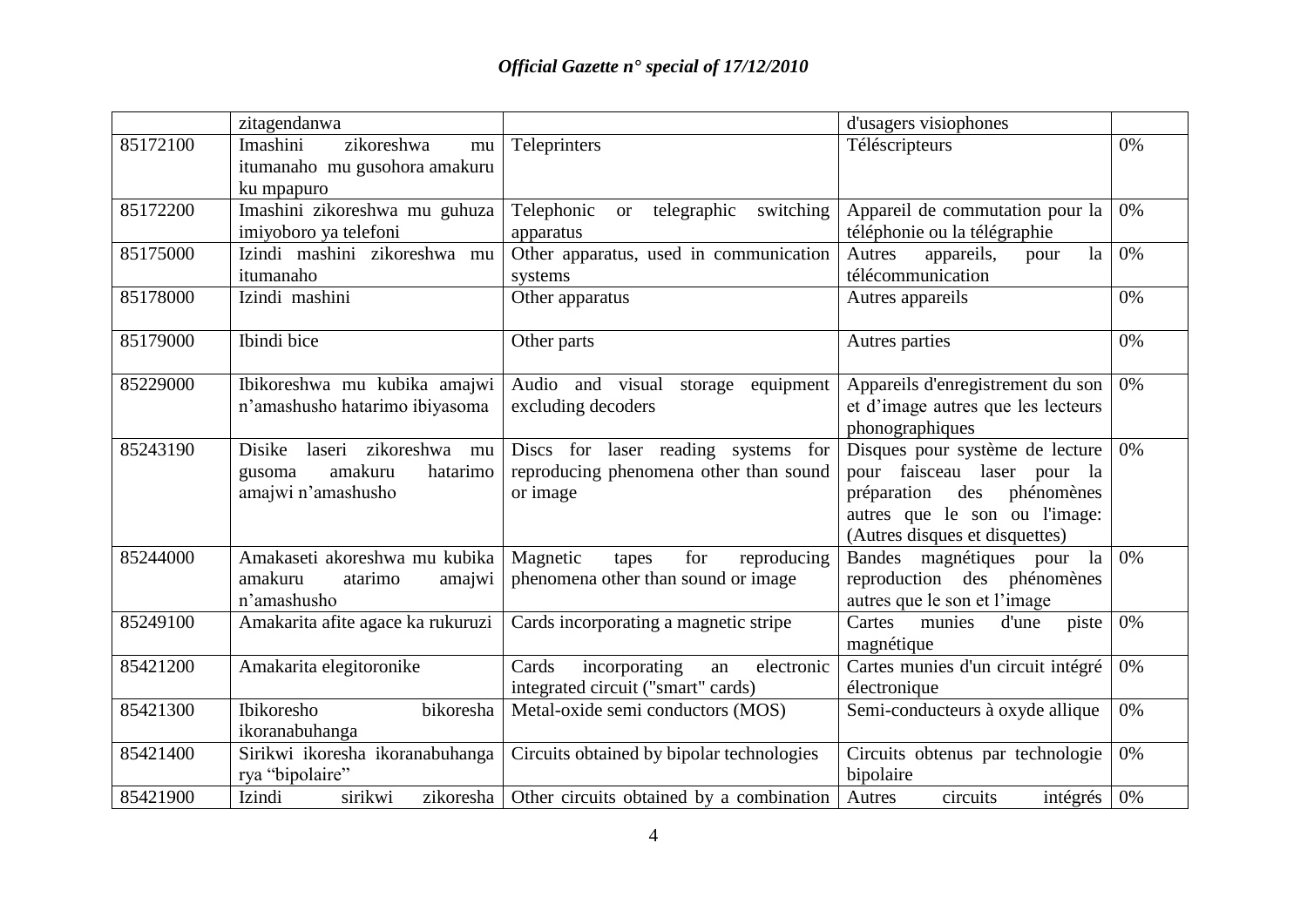|          | ikoranabuhanga<br>rva             | <b>BIMOS</b><br><b>MOS</b><br>of<br>bipolar<br>and<br>and | monolithiques<br>numériques,<br>V         |    |
|----------|-----------------------------------|-----------------------------------------------------------|-------------------------------------------|----|
|          | numériques"<br>"monolithiques"    | technologies                                              | compris les circuits obtenus par          |    |
|          | zituruka<br>ku<br>ruvange         |                                                           | l'association<br>des<br>technologies      |    |
|          | "bipolaire",<br>rw'ikoranabuhanga |                                                           | <b>MOS</b><br>technologie<br>et bipolaire |    |
|          | irya MOS na BIMOS                 |                                                           | <b>BIMOS</b>                              |    |
| 85423000 | Izindi<br>sirikwi<br>zikoresha    | Monolithic integrated circuits                            | circuits<br>intégrés<br>Autres            | 0% |
|          | ikoranabuhanga "monolithique"     |                                                           | monolithiques                             |    |
| 85424000 | Sirikwi ikoresha ikoranabuhanga   | Hybrid integrated circuits                                | Circuits intégrés hybrides                | 0% |
|          | rya "hybride"                     |                                                           |                                           |    |
| 85429000 | ibice                             | Parts                                                     | Parties                                   | 0% |
| 85425000 | Udukoresho duto dukoreshwa mu     | Electronic microassemblies                                | Micro-assemblages électronique            | 0% |
|          | guteranya ibintu elegitoronike    |                                                           |                                           |    |
| 94031000 | dukoze<br>Utubati<br>byuma<br>mu  | Metal cupboard for servers, switch (Racks)                | métallique<br>Armoire<br>pour             | 0% |
|          | babikamo "serveur", "switch"      |                                                           | switch<br>les serveurs,<br>conserver      |    |
|          | (Racks)                           |                                                           | (Racks)                                   |    |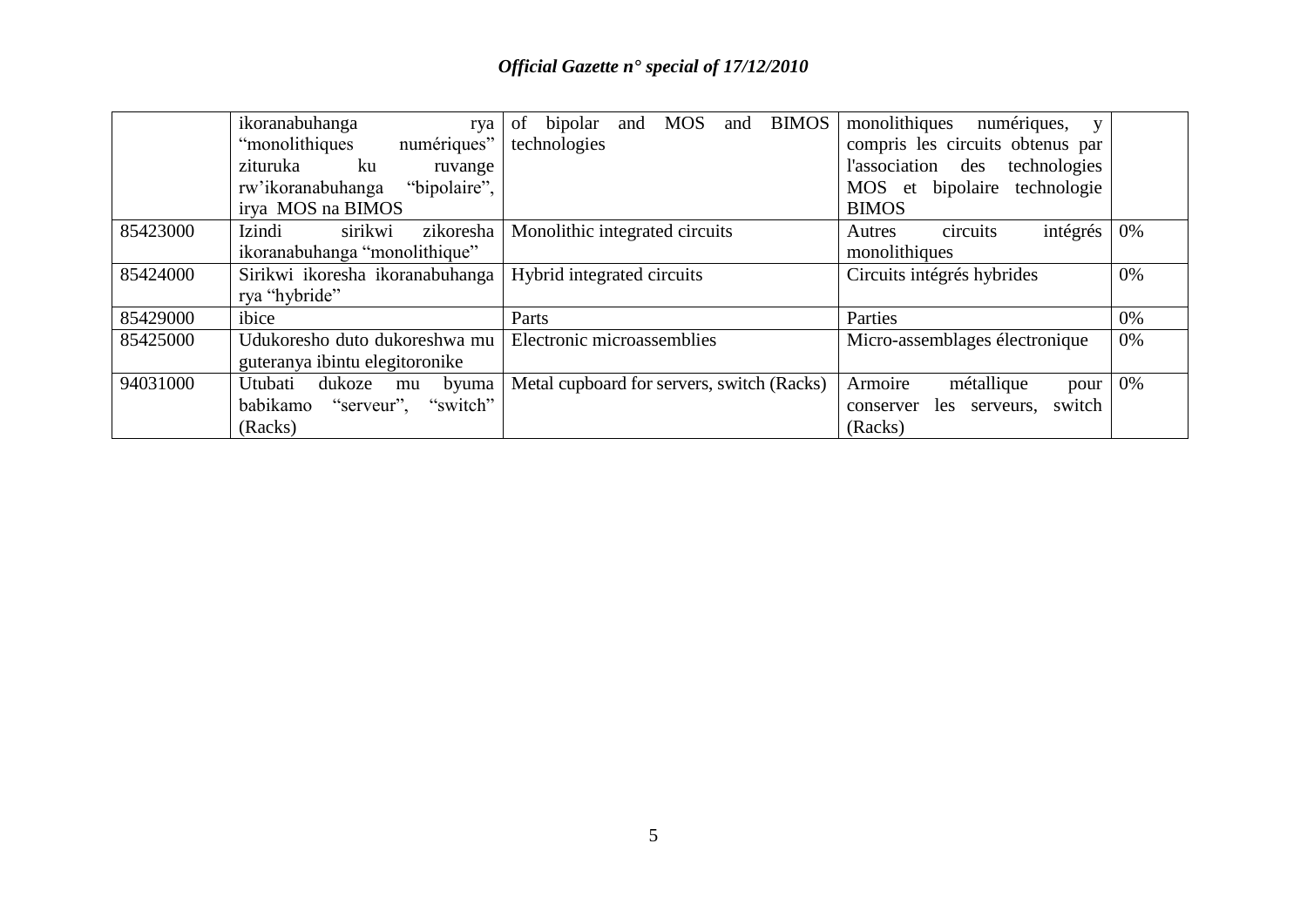| kugira ngo<br>bishyirwe<br>Bibonywe<br>ku<br>mugereka w'Itegeko n°29/2010 ryo kuwa<br>30/06/2010 rihindura kandi ryuzuza Itegeko<br>n° 06/2001 ryo kuwa 20/01/2001 rishyiraho<br>umusoro ku nyongeragaciro | Seen to be annexed to Law n°29/2010 of<br>30/06/2010 modifying and complementing<br>Law n° 06/2001 of 20/01/2001 on the Code<br>of value added tax | Vu pour être annexé à la Loi n°29/2010 du<br>30/06/2010 modifiant et complétant la Loi<br>20/01/2001<br>06/2001<br>du<br>$n^{\circ}$<br>portant<br>instauration de la taxe sur la valeur ajoutée |
|------------------------------------------------------------------------------------------------------------------------------------------------------------------------------------------------------------|----------------------------------------------------------------------------------------------------------------------------------------------------|--------------------------------------------------------------------------------------------------------------------------------------------------------------------------------------------------|
| Kigali, kuwa 30/06/2010                                                                                                                                                                                    | Kigali, on 30/06/2010                                                                                                                              | Kigali, le 30/06/2010                                                                                                                                                                            |
| $(s\acute{e})$                                                                                                                                                                                             | $(s\acute{e})$                                                                                                                                     | $(s\acute{e})$                                                                                                                                                                                   |
| <b>KAGAME Paul</b><br>Perezida wa Repubulika                                                                                                                                                               | <b>KAGAME Paul</b><br>President of the Republic                                                                                                    | <b>KAGAME Paul</b><br>Président de la République                                                                                                                                                 |
| $(s\acute{e})$                                                                                                                                                                                             | $(s\acute{e})$                                                                                                                                     | $(s\acute{e})$                                                                                                                                                                                   |
| <b>MAKUZA Bernard</b><br>Minisitiri w'Intebe                                                                                                                                                               | <b>MAKUZA Bernard</b><br>Prime Minister                                                                                                            | <b>MAKUZA Bernard</b><br><b>Premier Ministre</b>                                                                                                                                                 |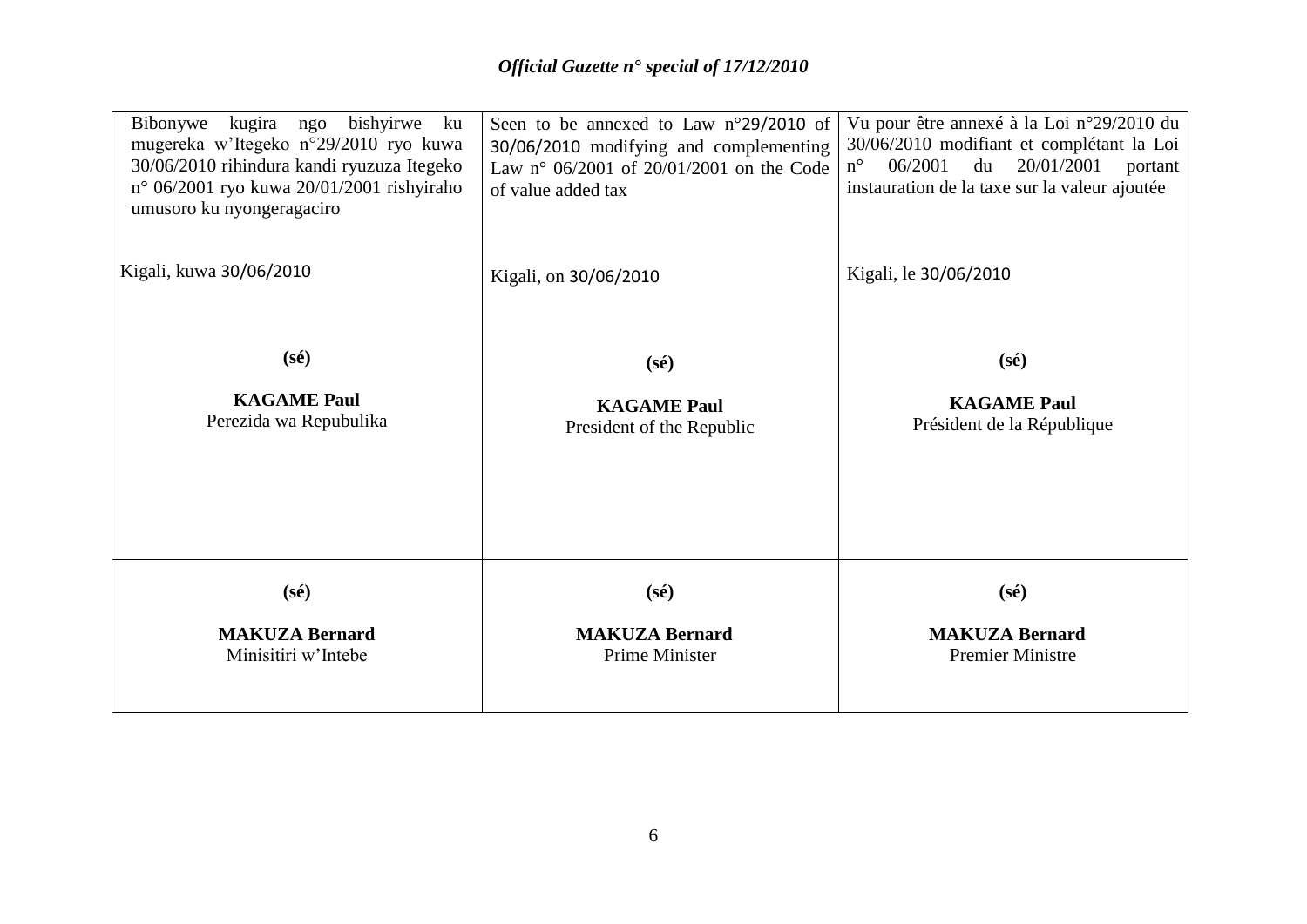| Bibonywe kandi bishyizweho Ikirango<br>cya Repubulika:                           | Seen and sealed with the Seal of the<br><b>Republic:</b>            | Vu et scellé du Sceau de la<br><b>République :</b>                     |
|----------------------------------------------------------------------------------|---------------------------------------------------------------------|------------------------------------------------------------------------|
| $(s\acute{e})$                                                                   | $(s\acute{e})$                                                      | $(s\acute{e})$                                                         |
| <b>KARUGARAMA Tharcisse</b><br>Minisitiri w'Ubutabera / Intumwa Nkuru ya<br>Leta | <b>KARUGARAMA Tharcisse</b><br>Minister of Justice/Attonery General | <b>KARUGARAMA Tharcisse</b><br>Ministre de la Justice/Garde des Sceaux |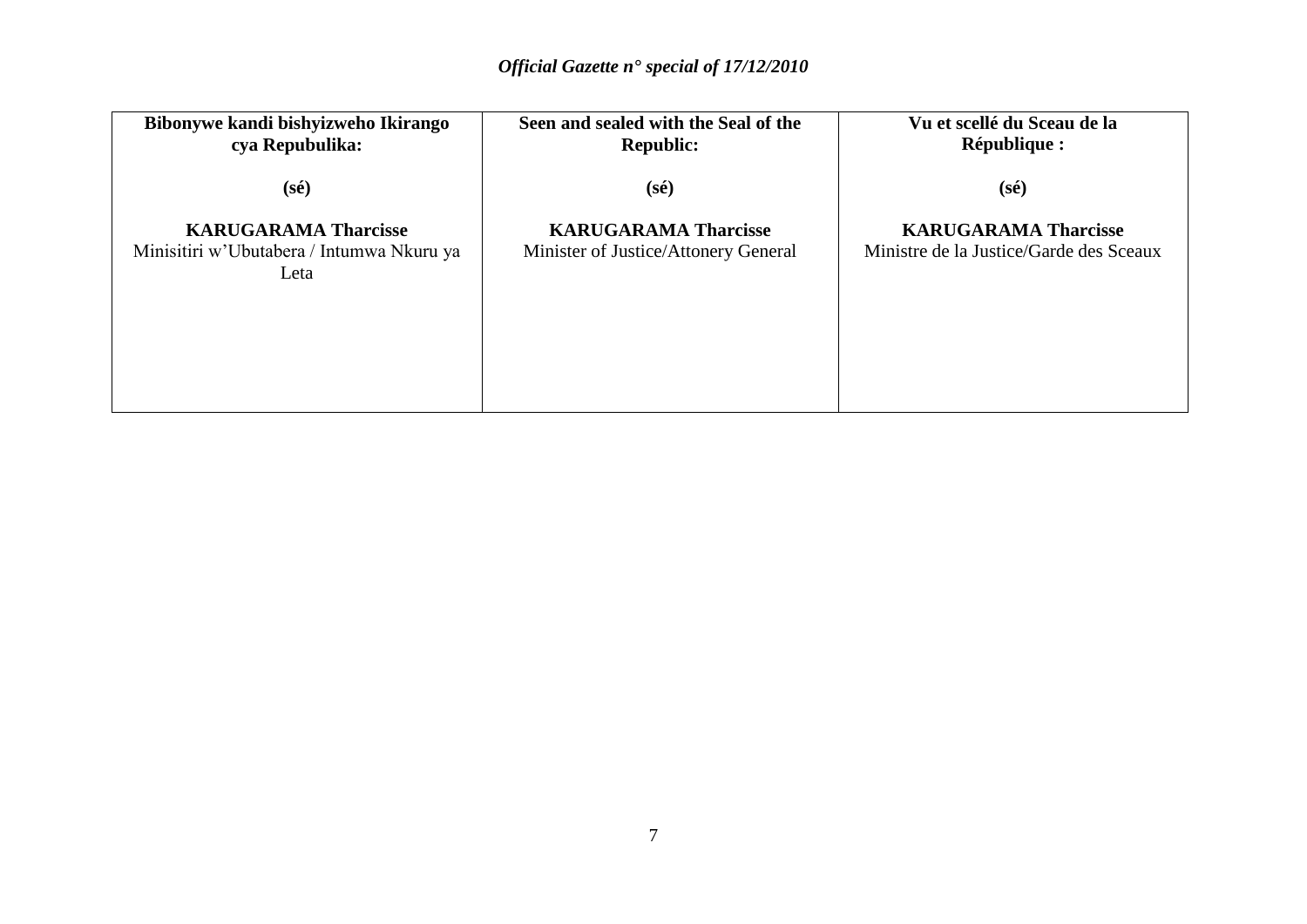**ITEKA RYA MINISITIRI W'INTEBE Nº141/03 PRIME MINISTER'S ORDER Nº141/03 OF ARRETE DU PREMIER MINISTRE Nº141/03 RYO KUWA 13/12/2010 RIVANA IBIBANZA 13/12/2010 WITHDRAWING PLOTS OF MU MUTUNGO RUSANGE WA LETA** LAND FROM THE STATE'S PUBLIC DESAFFECTATION DES PARCELLES DU **DOMAIN** 13/12/2010 **PORTANT DOMAINE PUBLIC DE L'ETAT**

## **ISHAKIRO**

**gukurikizwa**

# **TABLE OF CONTENTS**

# **TABLE DES MATIERES**

| Ingingo ya mbere: Ivanwa mu mutungo                                                         | <b>Article One: Withdrawal</b>     | <b>Article premier : Désaffectation</b>                                                                    |
|---------------------------------------------------------------------------------------------|------------------------------------|------------------------------------------------------------------------------------------------------------|
| Ingingo ya 2 : Ushinzwe kubahiriza iri teka                                                 | implementation of this Order       | Article 2 : Authority responsible for the Article 2 : Autorité chargée de l'exécution du<br>présent arrêté |
| Ingingo ya 3: Ivanwaho ry'ingingo zinyuranyije Article 3: Repealing provision<br>n'iri teka |                                    | <b>Article 3 : Disposition abrogatoire</b>                                                                 |
| iri<br>teka<br>Ingingo<br><b>Igihe</b><br>$ya \quad 4:$                                     | ritangira Article 4 : Commencement | Article 4 : Entrée en vigueur                                                                              |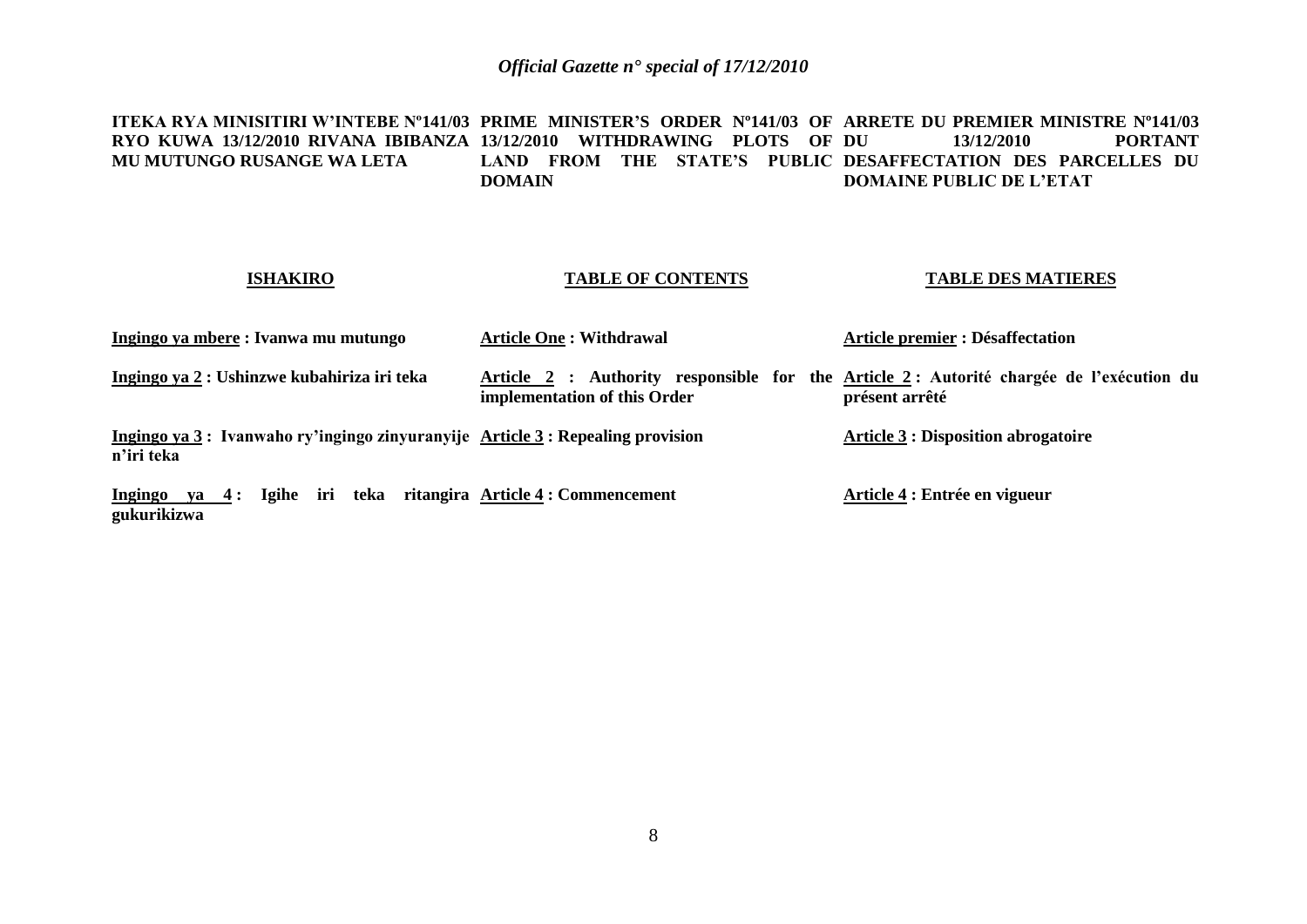### **ITEKA RYA MINISITIRI W'INTEBE Nº141/03 PRIME MINISTER'S ORDER Nº141/03 OF ARRETE DU PREMIER MINISTRE Nº141/03 RYO KUWA 13/12/2010 RIVANA IBIBANZA 13/12/2010 WITHDRAWING PLOTS OF MU MUTUNGO RUSANGE WA LETA** LAND FROM THE STATE'S PUBLIC DESAFFECTATION DES PARCELLES DU **DOMAIN DU 13/12/2010 PORTANT DOMAINE PUBLIC DE L'ETAT**

| Minisitiri w'Intebe,                                                                                                                                  | The Prime Minister,            | Le Premier Ministre,                                                                                                                                                                                                                                                                                                            |
|-------------------------------------------------------------------------------------------------------------------------------------------------------|--------------------------------|---------------------------------------------------------------------------------------------------------------------------------------------------------------------------------------------------------------------------------------------------------------------------------------------------------------------------------|
| ryavuguruwe kugeza ubu cyane cyane mu ngingo especially in Articles 31, 120 and 201;<br>zaryo, iya 31, iya 120 n'iya 201;                             |                                | Ashingiye ku Itegeko Nshinga rya Repubulika y'u Pursuant to the Constitution of the Republic of Vu la Constitution de la République du Rwanda du<br>Rwanda ryo kuwa 04 Kamena 2003, nk'uko Rwanda of 04 June 2003 as amended to date, 04 juin 2003 telle que revisée à ce jour,<br>spécialement en ses articles 31, 120 et 201; |
| y'ubutaka mu Rwanda, cyane cyane mu ngingo Rwanda, especially in Articles 12 and 14;<br>zaryo, iya 12 n'iya 14;                                       |                                | Ashingiye ku Itegeko Ngenga n° 08/2005 ryo kuwa Pursuant to Organic Law n° 08/2005 of 14/07/2005 Vu la Loi Organique n° 08/2005 du 14/07/2005<br>14/07/2005 rigena imikoreshereze n'imicungire determining the use and management of land in portant régime foncier au Rwanda, spécialement en<br>ses articles 12 et 14;        |
| imaze kubisuzuma no kubyemeza;                                                                                                                        | its session of $30/09/2005$ ;  | Inama y'Abaminisitiri yateranye kuwa 30/09/2005 After consideration and approval by the Cabinet in Après examen et adoption par le Conseil des<br>Ministres en sa séance du 30/09/2005;                                                                                                                                         |
| <b>ATEGETSE:</b>                                                                                                                                      | <b>HEREBY ORDERS:</b>          | <b>ARRETE:</b>                                                                                                                                                                                                                                                                                                                  |
| Ingingo ya mbere: Ivanwa mu mutungo                                                                                                                   | <b>Article One: Withdrawal</b> | <b>Article premier : Désaffectation</b>                                                                                                                                                                                                                                                                                         |
| zirimo biri mu Kagari ka Kiyovu, mu Murenge wa therein located in Kiyovu Cell, Nyarugenge Sector, constructions y érigées se trouvant dans la cellule |                                | Ibibanza biri ku mugereka hamwe n'inyubako Plots of lands hereby annexed and buildings Les parcelles dont la liste est en annexe et les                                                                                                                                                                                         |

bikaba bishyizwe mu mutungo bwite wa Leta.

and transferred to the State's private domain.

Nyarugenge, Akarere ka Nyarugenge mu Mujyi wa Nyarugenge District in the City of Kigali, are de Kiyovu, Secteur de Nyarugenge, District de Kigali, bivanywe mu mutungo rusange wa Leta, hereby withdrawn from the State's public domain Nyarugenge dans la Ville de Kigali, sont constructions y érigées se trouvant dans la cellule désaffectées du domaine public de l'Etat puis affectées au domaine privé de l'Etat.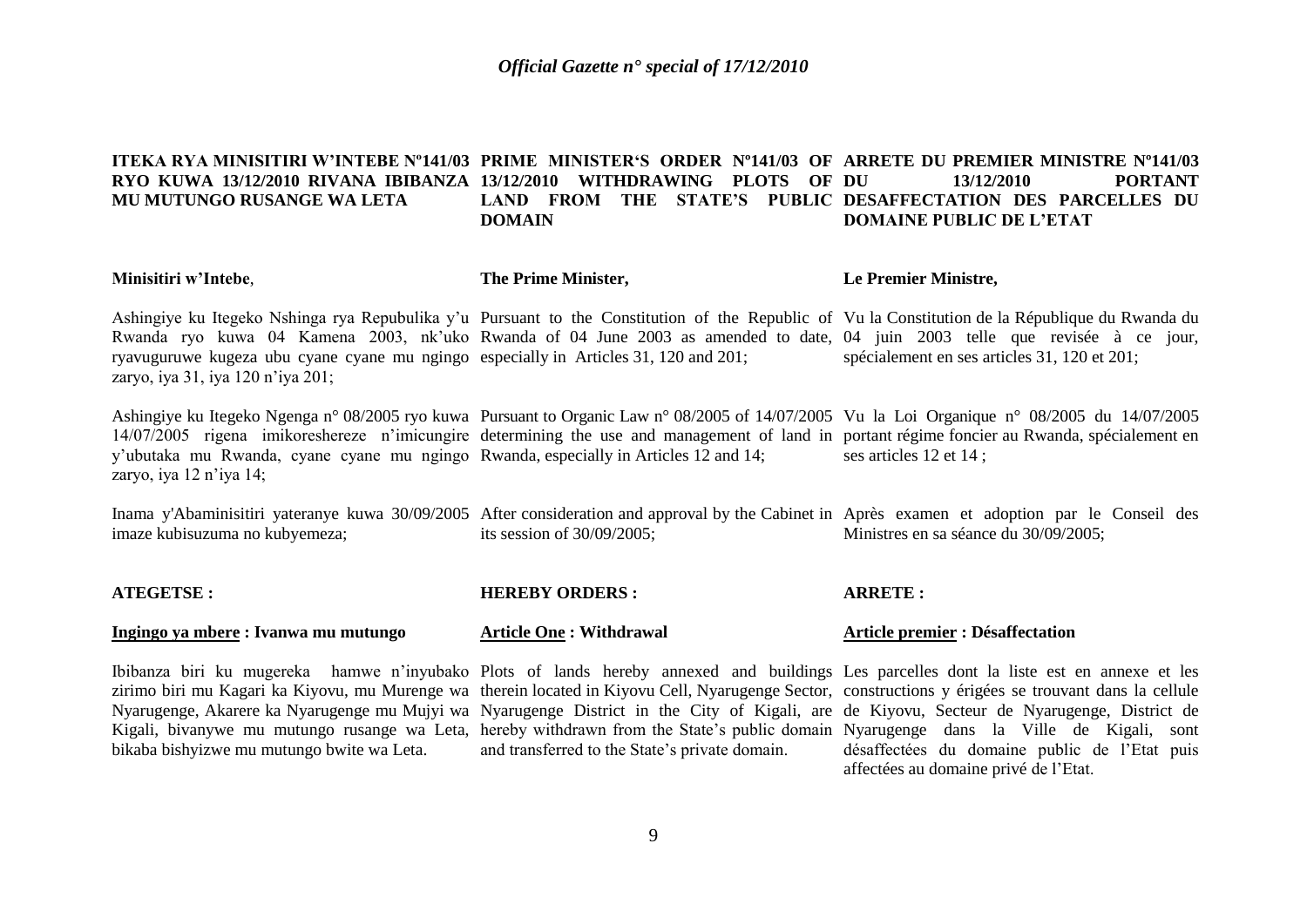| Ingingo ya 2 : Ushinzwe kubahiriza iri teka                                                                                                                                                                                                                                                                            | implementation of this Order  | Article 2 : Authority responsible for the Article 2 : Autorité chargée de l'exécution du<br>présent arrêté |
|------------------------------------------------------------------------------------------------------------------------------------------------------------------------------------------------------------------------------------------------------------------------------------------------------------------------|-------------------------------|------------------------------------------------------------------------------------------------------------|
| Minisitiri w'Ibikorwa Remezo asabwe kubahiriza The Minister of Infrastructure is entrusted with the Le Ministre des Infrastructures est chargé de<br>iri teka.                                                                                                                                                         | implementation of this Order. | l'exécution du présent arrêté.                                                                             |
| Ingingo ya 3: Ivanwaho ry'ingingo zinyuranyije Article 3: Repealing provision<br>n'iri teka                                                                                                                                                                                                                            |                               | <b>Article 3 : Disposition abrogatoire</b>                                                                 |
| Ingingo zose z'amateka abanziriza iri kandi All prior provisions contrary to this Order are Toutes les dispositions antérieures contraires au<br>zinyuranyije naryo zivanyweho.                                                                                                                                        | hereby repealed.              | présent arrêté sont abrogées.                                                                              |
| Ingingo ya 4: Igihe iri teka ritangira Article 4: Commencement<br>gukurikizwa                                                                                                                                                                                                                                          |                               | Article 4 : Entrée en vigueur                                                                              |
| Iri teka ritangira gukurikizwa ku munsi This Order shall come into force on the date of its Le présent arrêté entre en vigueur le jour de sa<br>ritangarijweho mu Igazeti ya Leta ya Repubulika publication in the Official Gazette of the Republic publication au Journal Officiel de la République du<br>y'u Rwanda. | of Rwanda.                    | Rwanda.                                                                                                    |
| Kigali, kuwa 13/12/2010                                                                                                                                                                                                                                                                                                | Kigali, on 13/12/2010         | Kigali, le 13/12/2010                                                                                      |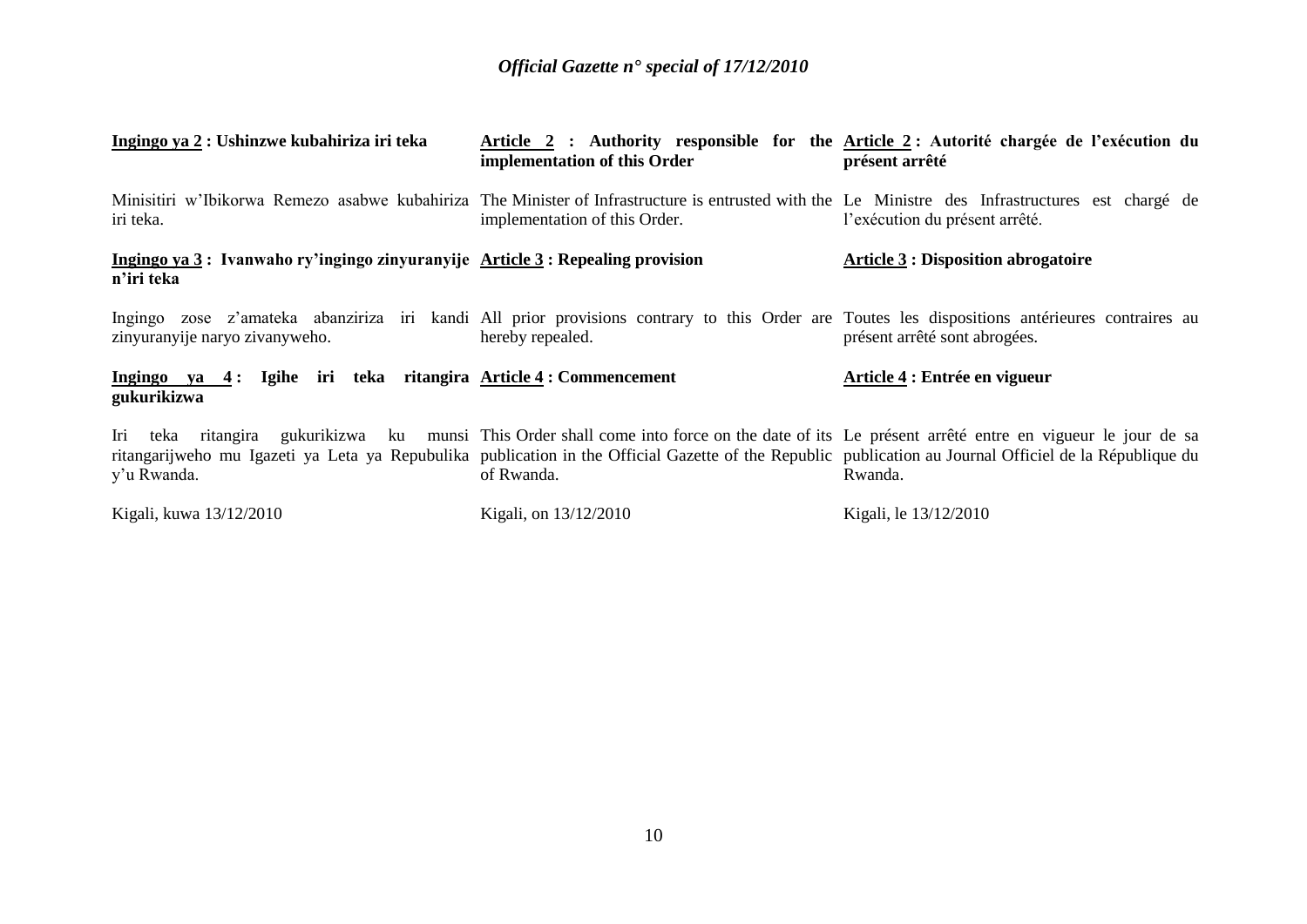**(sé)**

**MAKUZA Bernard** Minisitiri w'Intebe

**(sé)**

**(sé)**

**MAKUZA Bernard** Premier Ministre

**MAKUZA Bernard** Prime Minister

**(sé)**

**(sé)**

**KAREGA Vincent** Minisitiri w'Ibikorwa Remezo

**KAREGA Vincent** Minister of Infrastructure

# **KAREGA Vincent** Ministre des Infrastructures

**(sé)**

**Bibonywe kandi bishyizweho Ikirango cya Repubulika :**

**Seen and sealed with the Seal of the Republic:**

**Vu et scellé du Sceau de la République :**

**(sé)**

**KARUGARAMA Tharcisse** Minisitiri w'Ubutabera/Intumwa Nkuru ya Leta

**KARUGARAMA Tharcisse** Minister of Justice/ Attorney General

**(sé)**

**(sé)**

**KARUGARAMA Tharcisse** Ministre de la Justice/ Garde des Sceaux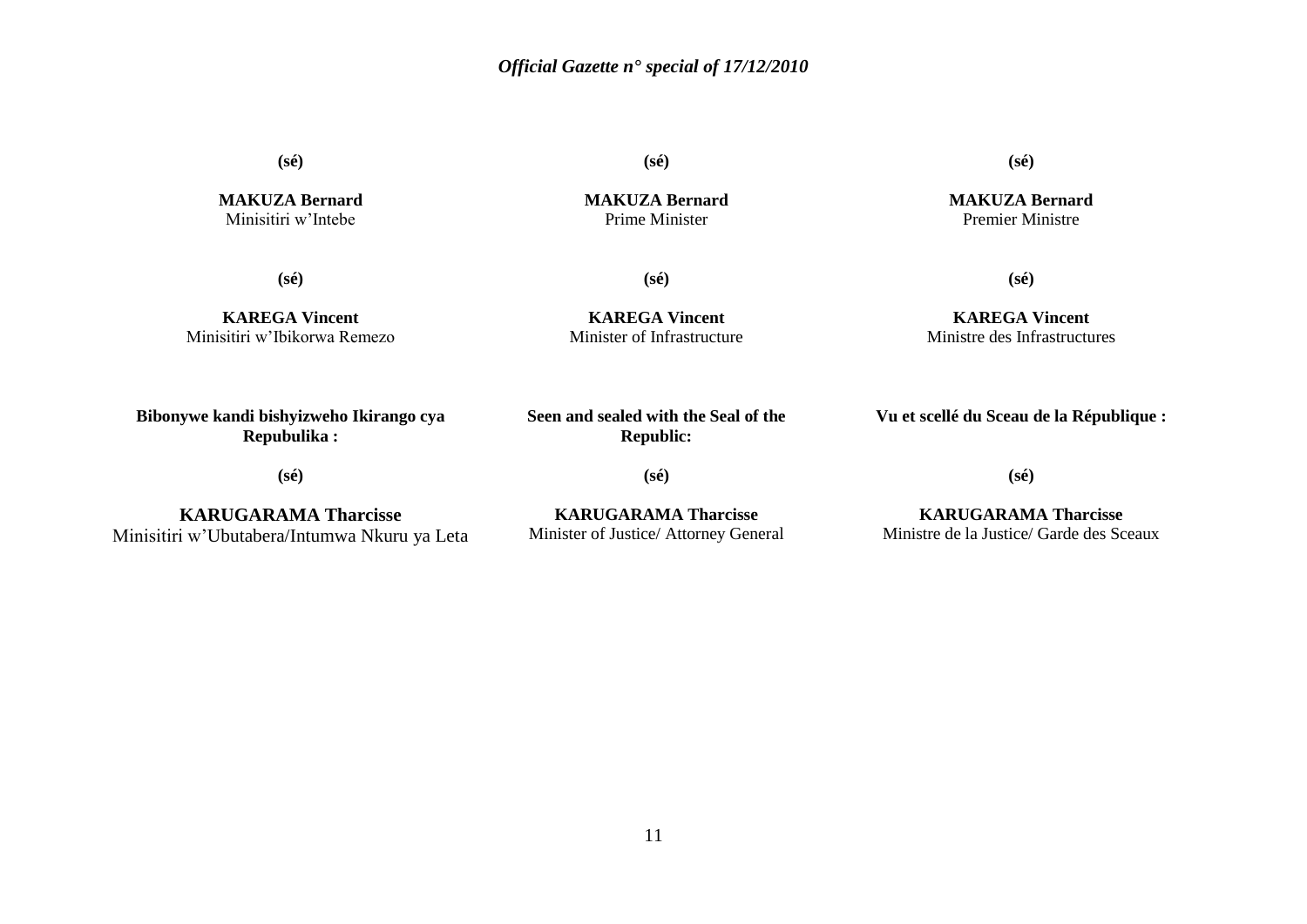|                 | UMUGEREKA KU ITEKA RYA MINISITIRI   ANNEX TO PRIME MINISTER'S ORDER N°   ANNEXE A L'ARRETE DU PREMIER |                                     |
|-----------------|-------------------------------------------------------------------------------------------------------|-------------------------------------|
|                 | W'INTEBE N°141/03 RYO KUWA 13/12/2010   141/03 OF 13/12/2010 WITHDRAWING   MINISTRE N°                | 13/12/2010<br>141/03 DU             |
| RIVANA          | <b>IBIBANZA MU MUTUNGO PLOTS OF LAND FROM THE STATE'S PORTANT</b>                                     | <b>DES</b><br><b>DESAFFECTATION</b> |
| RUSANGE WA LETA | PUBLIC DOMAIN                                                                                         | PARCELLES DU DOMAINE PUBLIC DE      |
|                 |                                                                                                       | <b>L'ETAT</b>                       |
|                 |                                                                                                       |                                     |

| $\mathbf{N}^\circ$ | <b>UMUHANDA/ROAD/ RUE</b> | N° Y'IKIBANZA/ PLOT NUMBER/ NUMERO DE PARCELLE |
|--------------------|---------------------------|------------------------------------------------|
|                    | Av. de la Jeunesse        | 508                                            |
| $\overline{2}$     | Av. Des Grands Lacs       | M19                                            |
| 3                  | Av. Des Grands Lacs       | 751                                            |
| 4                  | Av. Des Grands Lacs       | 631                                            |
| 5                  | Av. Des Grands Lacs       | 610                                            |
| 6                  | Av. Des Grands Lacs       | 611                                            |
| $\tau$             | Av. Des Grands Lacs       | 660                                            |
| 8                  | Av. Paul VI               | 1442                                           |
| 9                  | Av. Paul VI               | 5219                                           |
| 10                 | Av. Paul VI               | 10726                                          |
| 11                 | Av. Paul VI               | 1696                                           |
| 12                 | Av. Bugarama              | 657                                            |
| 13                 | Av. Bugarama              | 658                                            |
| 14                 | Av. Kajangwe              | 206                                            |
| 15                 | Av. Kajangwe              | 199                                            |
| 16                 | Av. Kajangwe              | 10727                                          |
| 17                 | Av. Kajangwe              | 622                                            |
| 18                 | Av. Kamuzinzi             | 1238                                           |
| 19                 | Av. Kamuzinzi             | 974                                            |
| 20                 | Av. Kamuzinzi             | 4615                                           |
| 21                 | Av. Kamuzinzi             | M12                                            |
| 22                 | Av. Kamuzinzi             | M14                                            |
| 23                 | Av. Kamuzinzi             | M15                                            |
| 24                 | Av. Kamuzinzi             | M16                                            |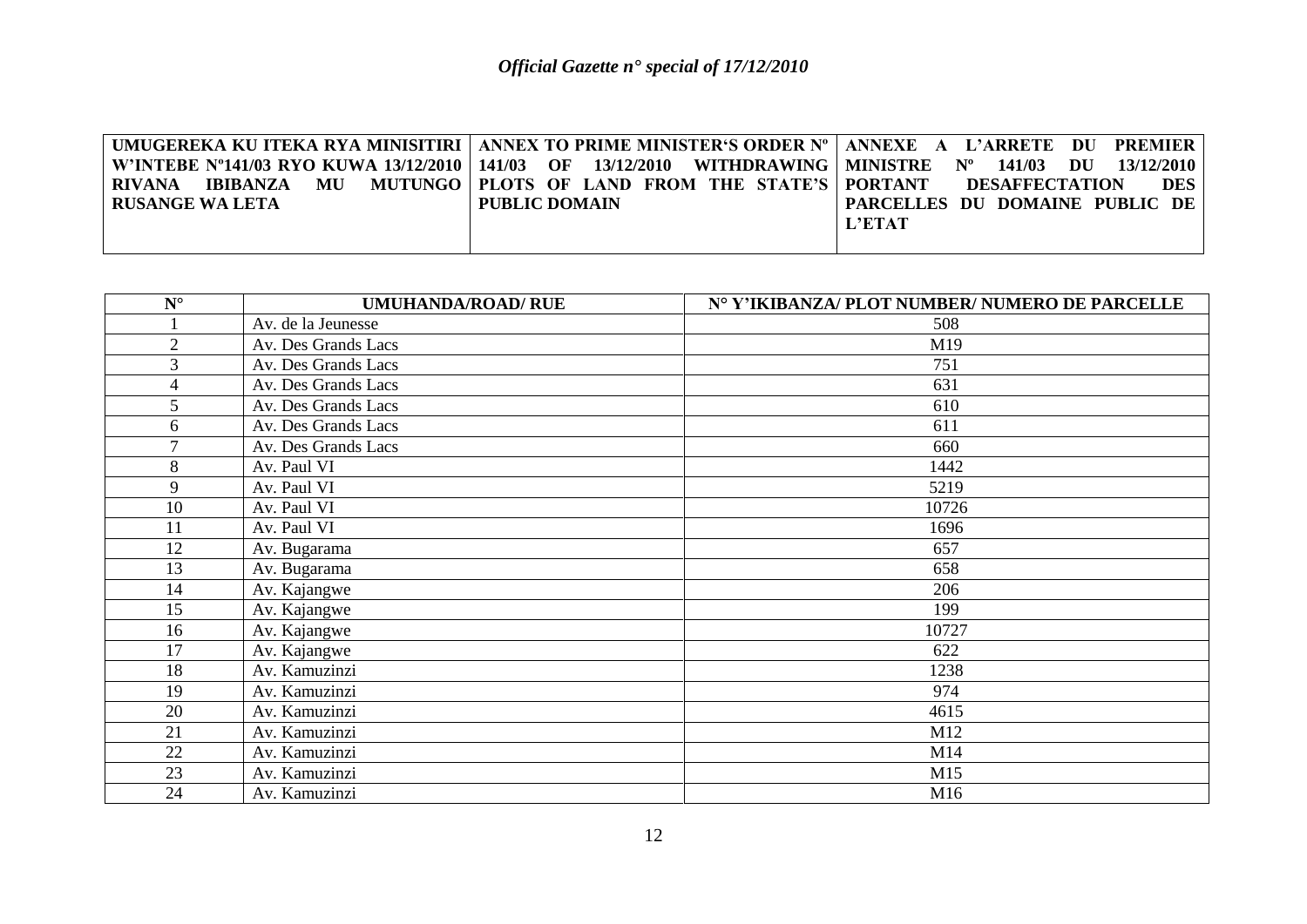| 25 | Av. Kamuzinzi | M18   |
|----|---------------|-------|
| 26 | Av. Kamuzinzi | 387   |
| 27 | Av. Kamuzinzi | 10728 |
| 28 | Av. Kamuzinzi | 385   |
| 29 | Av. Kayuku    | 4     |
| 30 | Av. Kayuku    | 6     |
| 31 | Av. Kayuku    | 634   |
| 32 | Av. Kayuku    | 633   |
| 33 | Av. Kayuku    | 632   |
| 34 | Av. Kayuku    | 631   |
| 35 | Av. Kayuku    | 10729 |
| 36 | Av. Kayuku    | 6314  |
| 37 | Av. Kayuku    | 572   |
| 38 | Av. Kayuku    | 571   |
| 39 | Av. Kayuku    | 570   |
| 40 | Av. Kayuku    | 569   |
| 41 | Av. Kayuku    | 617   |

| $N^{\circ}$        | <b>UMUHANDA/ROAD/RUE</b> | Nº Y'IKIBANZA/ PLOT NUMBER/ NUMERO DE PARCELLE                 |
|--------------------|--------------------------|----------------------------------------------------------------|
|                    | Av. de l'Armée           | 10639; 10640; 10641                                            |
|                    | Av. Paul VI              | 10642; 10643; 10644; 10645; 10646; 10647; 10648; 10654; 10655; |
|                    |                          | 10656; 10657; 10658; 10659                                     |
| 3                  | Av. Mont Juru            | 10661; 10662; 10663; 10664; 10665; 10667; 10668; 10669; 10670; |
|                    |                          | 10671; 10672                                                   |
|                    | Av. Kajangwe             | 10674; 10675; 10676; 10677; 10680; 10681; 10682; 10683; 10684; |
|                    |                          | 10691; 10692; 10693; 10694; 10694; 10650; 10651; 10652; 10653  |
|                    | Av. Kamuzinzi            | 10687; 10688; 10689; 10690; 10696; 10697; 10698; 10699; 10700; |
|                    |                          | 10701                                                          |
| 6                  | Av. Kayuku               | 10714; 10715; 10716; 10717; 10718; 10719                       |
|                    | Av. Roi Baudouin         | 10685; 10660                                                   |
| 8                  | Av. des Grands Lacs      | 10666; 10678; 10679                                            |
| 9                  | Av. de la Jeunesse       | 10649; 10713                                                   |
| <b>YOSE</b>        |                          | 68                                                             |
| <b>HAMWE/TOTAL</b> |                          |                                                                |